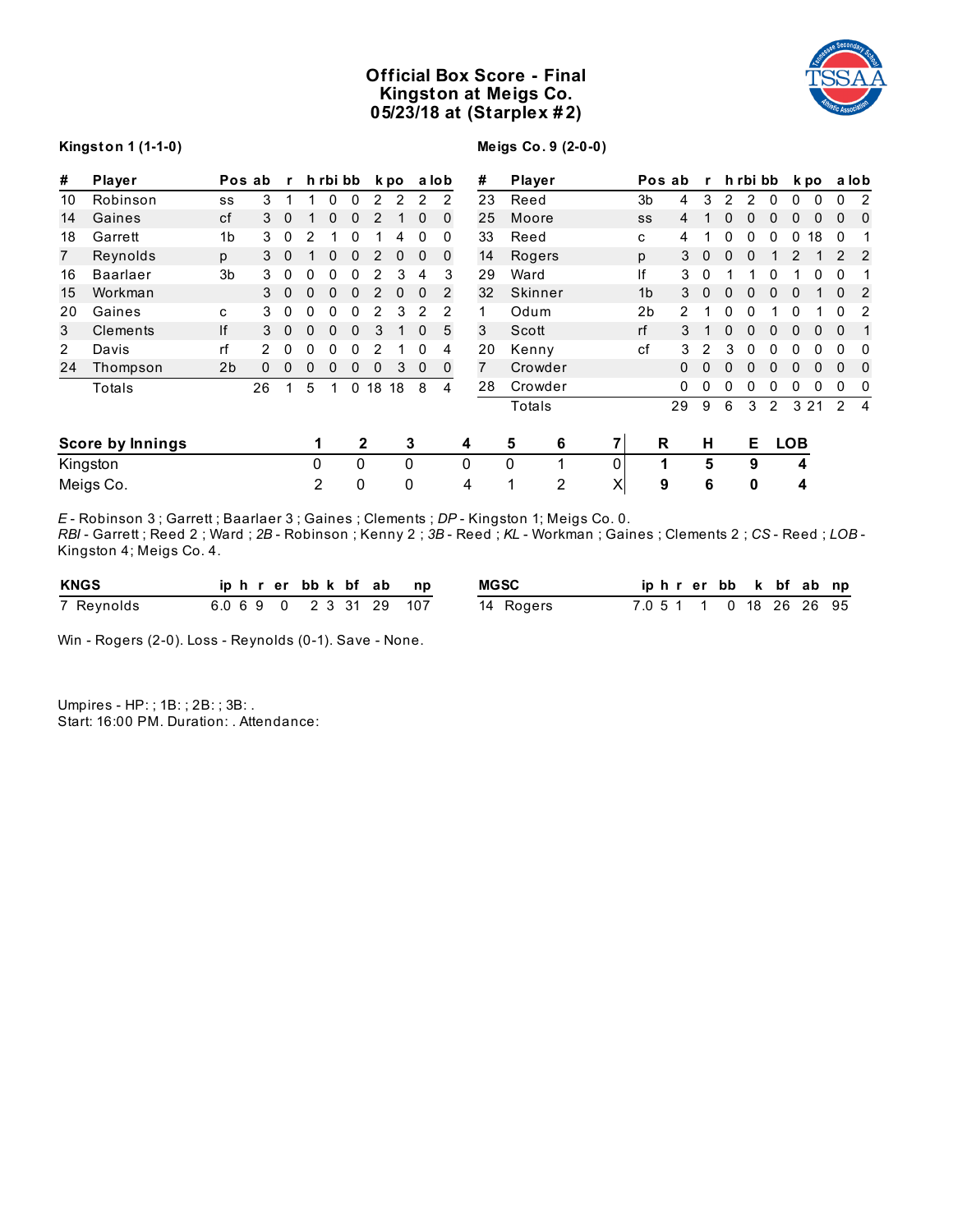## **Scoring Innings - Final Kingston at Meigs Co. 05/23/18 at (Starplex # 2)**



| Score by Innings |  | $\overline{\mathbf{4}}$ | 5 | - 6 | <b>71</b>      | R | H           |   | E LOB                   |
|------------------|--|-------------------------|---|-----|----------------|---|-------------|---|-------------------------|
| Kingston         |  |                         |   |     | $\overline{0}$ |   | $5^{\circ}$ | 9 | $\overline{\mathbf{4}}$ |
| Meigs Co.        |  |                         |   |     | ΧI             | 9 | 6           |   | $\overline{4}$          |

## **Kingst on st art ers:**

10/SS/Lenna Robinson; 14/CF/Casey Gaines; 18/1B/Meredith Garrett; 7/P/Keylon Reynolds; 16/3B/Morgan Baarlaer; 15//Emily Workman; 20/C/Shannon Gaines; 3/LF/Trinity Clements; 2/RF/Autumn Davis;

#### **Meigs Co. st art ers:**

23/3B/Arika Reed; 25/SS/Kaylie Moore; 33/C/Aubrey Reed; 14/P/Ashley Rogers; 29/LF/Lindsey Ward; 32/1B/Summer Skinner; 1/2B/Taylor Odum; 3/RF/Savannah Scott; 20/CF/Kassidy Kenny;

Bottom of 1st - MGSC batting Reed singles on a bunt to catcher Gaines Reed advances to 2nd on error by catcher Gaines Moore hits a fly ball and reaches on an error by left fielder Clements. Reed scores Moore advances to 2nd on the same error Reed hits a hard ground ball and reaches on an error by shortstop Robinson. Moore scores Reed advances to 2nd on the same error Rogers strikes out swinging, Reynolds pitching Ward strikes out swinging, Reynolds pitching Reed caught stealing 3rd, catcher Gaines to third baseman Baarlaer Half-inning ended by out on the base paths 2 R, 1 H, 3 E, 0 LOB.

Bottom of 4th - MGSC batting Ward pops out in foul territory to right fielder Davis Skinner flies out to left fielder Clements Odum hits a ground ball and reaches on an error by third baseman Baarlaer Odum advances to 2nd on the same error Scott hits a ground ball and reaches on an error by third baseman Baarlaer. Odum scores Kenny singles on a ground ball to shortstop Robinson Reed triples on a line drive to right fielder Davis. Scott scores. Kenny scores Moore hits a ground ball and reaches on an error by shortstop Robinson. Reed scores Moore picked off at 1st, catcher Gaines to first baseman Garrett Half-inning ended by out on the base paths 4 R, 2 H, 3 E, 0 LOB.

#### Bottom of 5th - MGSC batting

Reed hits a ground ball and reaches on an error by shortstop Robinson Rogers walks, Reynolds pitching Ward singles on a hard ground ball to left fielder Clements. Reed scores Skinner grounds into fielder's choice, shortstop Robinson to third baseman Baarlaer Odum lines into a double play, shortstop Robinson to second baseman Thompson 1 R, 1 H, 1 E, 1 LOB.

#### Top of 6th - KNGS batting

Clements strikes out swinging, Rogers pitching Davis strikes out swinging, Rogers pitching Robinson doubles on a pop fly to left fielder Ward Gaines singles on a line drive to right fielder Scott Garrett singles on a hard ground ball to left fielder Ward. Robinson scores Reynolds singles on a line drive to left fielder Ward Baarlaer strikes out swinging, Rogers pitching 1 R, 4 H, 0 E, 3 LOB.

Bottom of 6th - MGSC batting

Scott grounds out, third baseman Baarlaer to first baseman Garrett Kenny doubles on a line drive to left fielder Clements Reed hits a ground ball and reaches on an error by third baseman Baarlaer. Kenny scores Reed advances to 2nd on the same error Moore hits a ground ball and reaches on an error by first baseman Garrett. Reed scores Reed pops out in foul territory to third baseman Baarlaer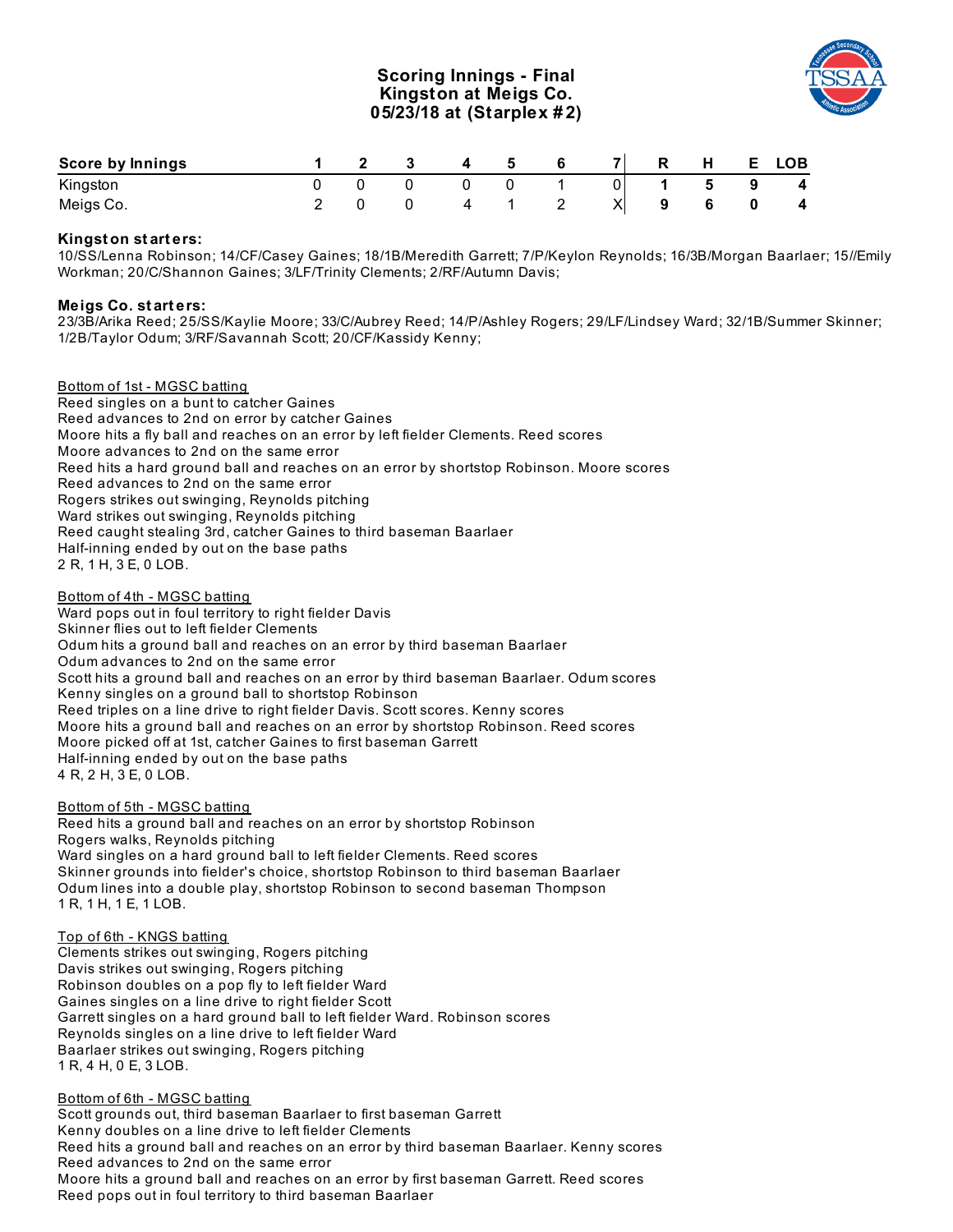Rogers grounds out, third baseman Baarlaer to first baseman Garrett 2 R, 1 H, 2 E, 1 L O B.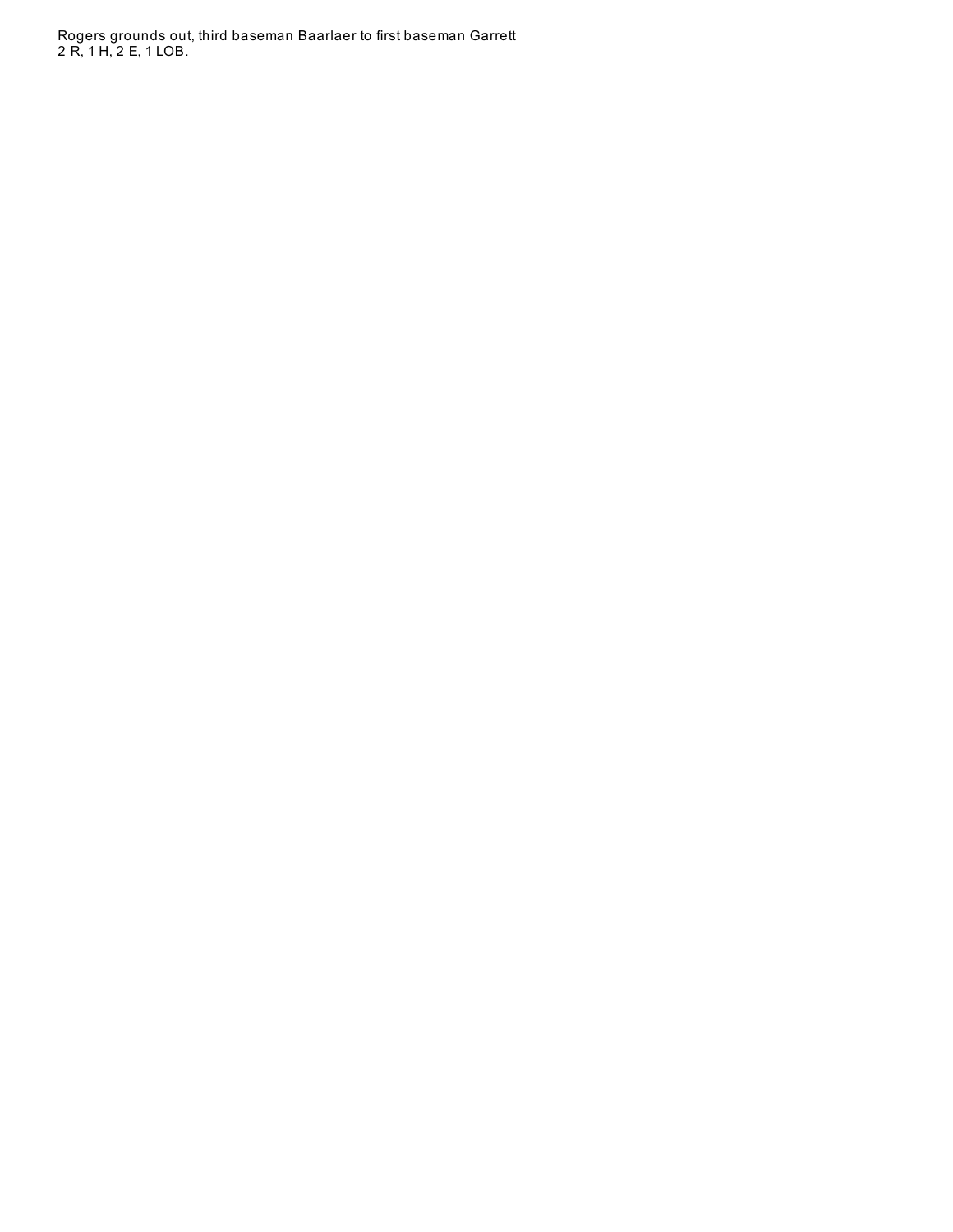

| <b>Score by Innings</b> |  |  |  | $\overline{7}$ | $\mathsf{R}$ | Н | E. | LOB |
|-------------------------|--|--|--|----------------|--------------|---|----|-----|
| Kingston                |  |  |  |                |              |   |    | -4  |
| Meigs Co.               |  |  |  |                |              |   |    | 4   |

### **Kingst on st art ers:**

10/SS/Lenna Robinson; 14/CF/Casey Gaines; 18/1B/Meredith Garrett; 7/P/Keylon Reynolds; 16/3B/Morgan Baarlaer; 15//Emily Workman; 20/C/Shannon Gaines; 3/LF/Trinity Clements; 2/RF/Autumn Davis;

#### **Meigs Co. st art ers:**

**2nd Inning**

23/3B/Arika Reed; 25/SS/Kaylie Moore; 33/C/Aubrey Reed; 14/P/Ashley Rogers; 29/LF/Lindsey Ward; 32/1B/Summer Skinner; 1/2B/Taylor Odum; 3/RF/Savannah Scott; 20/CF/Kassidy Kenny;

## **1st Inning** Top of 1st - KNGS batting Robinson strikes out swinging, Rogers pitching Gaines strikes out swinging, Rogers pitching Garrett singles on a line drive to center fielder Kenny Reynolds strikes out swinging, Rogers pitching Bottom of 1st - MGSC batting Reed singles on a bunt to catcher Gaines Reed advances to 2nd on error by catcher Gaines Moore hits a fly ball and reaches on an error by left fielder Clements. Reed scores Moore advances to 2nd on the same error Reed hits a hard ground ball and reaches on an error by shortstop Robinson. Moore scores Reed advances to 2nd on the same error Rogers strikes out swinging, Reynolds pitching Ward strikes out swinging, Reynolds pitching Reed caught stealing 3rd, catcher Gaines to third baseman Baarlaer Half-inning ended by out on the base paths **This Inning R H E L** KNGS  $MGSC$

| __________________                                         |             |  |                          |  |
|------------------------------------------------------------|-------------|--|--------------------------|--|
| Top of 2nd - KNGS batting                                  | This Inning |  | R H E L                  |  |
| Baarlaer bunts out to pitcher Rogers                       | <b>KNGS</b> |  | $0\quad 0\quad 0\quad 0$ |  |
| Workman bunts out, pitcher Rogers to first baseman Skinner | MGSC        |  | 0 1 0 2                  |  |
| Gaines grounds out, pitcher Rogers to second baseman Odum  |             |  |                          |  |
|                                                            |             |  |                          |  |

Bottom of 2nd - MGSC batting Skinner flies out to center fielder Gaines Odum walks, Reynolds pitching Scott lines out to second baseman Thompson Kenny doubles on a line drive to right fielder Davis Reed lines out to second baseman Thompson

| 3rd Inning<br>Top of 3rd - KNGS batting                                                                                                        | This Inning         |               | R H E L    |            |
|------------------------------------------------------------------------------------------------------------------------------------------------|---------------------|---------------|------------|------------|
| Clements strikes out looking, Rogers pitching<br>Davis strikes out swinging, Rogers pitching<br>Robinson strikes out swinging, Rogers pitching | <b>KNGS</b><br>MGSC | $\cap$<br>n n | $0\quad 0$ | $0\quad 0$ |

Bottom of 3rd - MGSC batting Moore grounds out, third baseman Baarlaer to first baseman Garrett Reed pops out to shortstop Robinson Rogers strikes out swinging, Reynolds pitching

| This Inning | R. | н            | E.           |   |
|-------------|----|--------------|--------------|---|
| KNGS        |    | n            | n            | n |
| MGSC        |    | $\mathbf{u}$ | $\mathbf{U}$ | n |
|             |    |              |              |   |